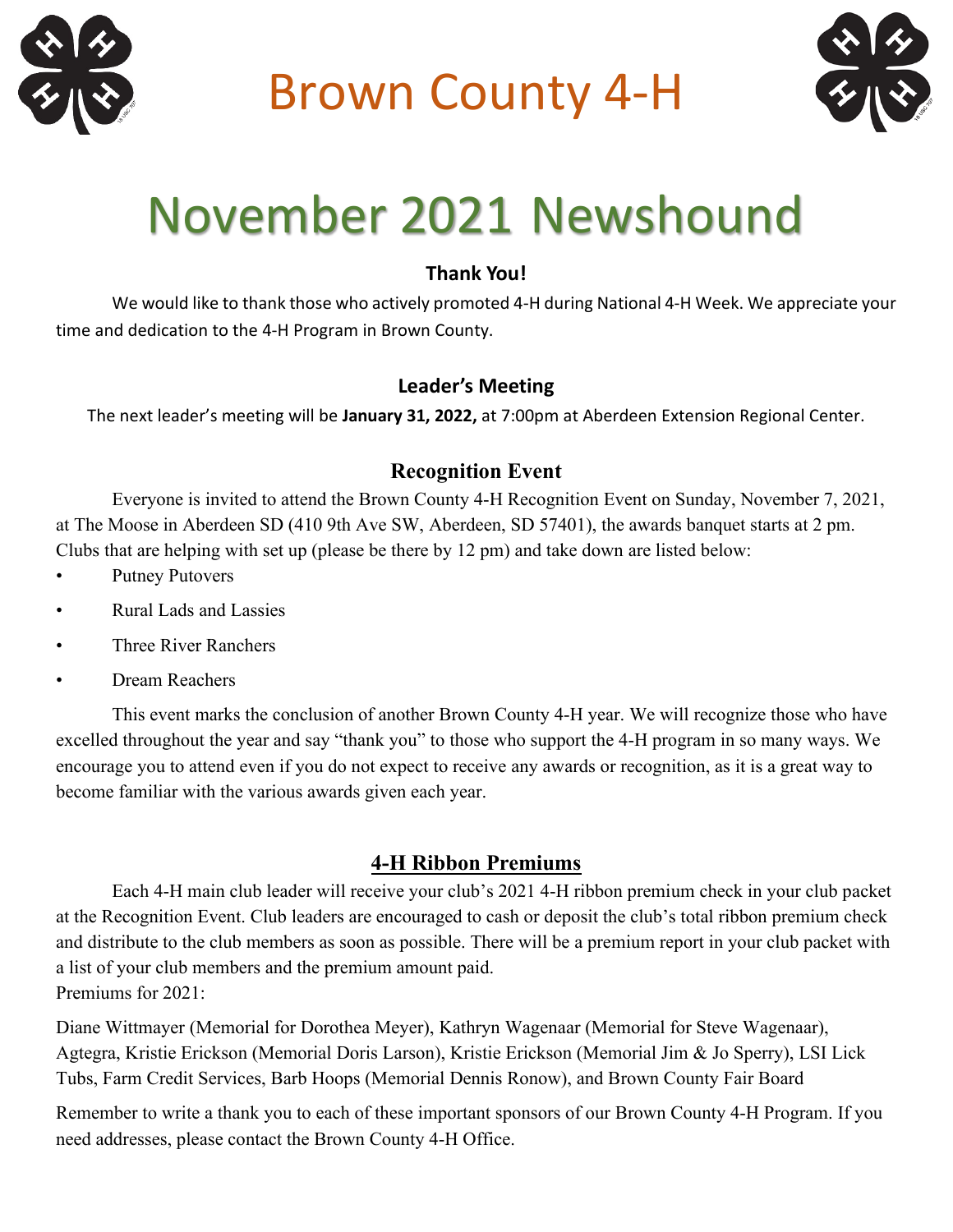### **2021-2022 Volunteer Renewal/Enrollment Process**

All Brown County 4-H volunteers must pay a \$10 re-enrollment fee for the new 4-H year. Be sure to talk to your club leader to determine if they will cover the cost or if the individual volunteer is responsible. The checks should be made out to the **State 4-H Office**. Any NEW volunteers must fill out the work agreement form (which can be found on the SDSU Extension website or 4Honline), they will also need to submit the \$10 fee and will have a background check completed by the State Office. The forms and checks for volunteers should also be sent to the Brown County 4-H Office by December 17th as they will be mailed in with the renewal fees. The Brown County 4-H Office will mail in all the checks at one time. It is extremely important that all fees and forms are turned in on time. Per the State Office, Lapsed Volunteers - \$75 and Volunteer Work Agreement. Please contact the Brown County 4-H Office if you have any questions on this process.



#### **SD 4-H Leader's Association Dues**

**Leaders:** Please send your 2021-2022 Leader's Association dues to the Treasurer or the 4-H Office. Leader's names and dues are to be mailed to Ellen Schlosser (37751 106th Street, Frederick, SD 57441) or can be dropped off at the 4-H Office (Please contact Ellen if you drop them off at the 4-H Office so that she is aware that they are there). Please include **all of the leader's names** that you are paying for so that credit can be given to the correct person. Dues are \$4.00 if paid before December 31, 2021. After January 1, 2022, dues are \$5.00. The dues need to be to Ellen Schlosser by December 17th so that she has time to get them postmarked by December 31st. Checks should be made payable to: Brown County 4-H Leader's Association. Please do not submit cash. **Also include the following to Ellen**: Name, Address, City, Zip Code, Email Address, Years of Service

## **4-H Christmas Tree**

The 4-H Christmas Tree will be at the Brown County Courthouse from December 1 until December 21st. This year's charity is Sleep in Heavenly Peace. Here are the supplies they are needing:

Twin Sheet Sets

**Pillows** 

Twin Comforters or Quilts

Twin Mattress Pads

Gift Cards for Lowe's for Building Supplies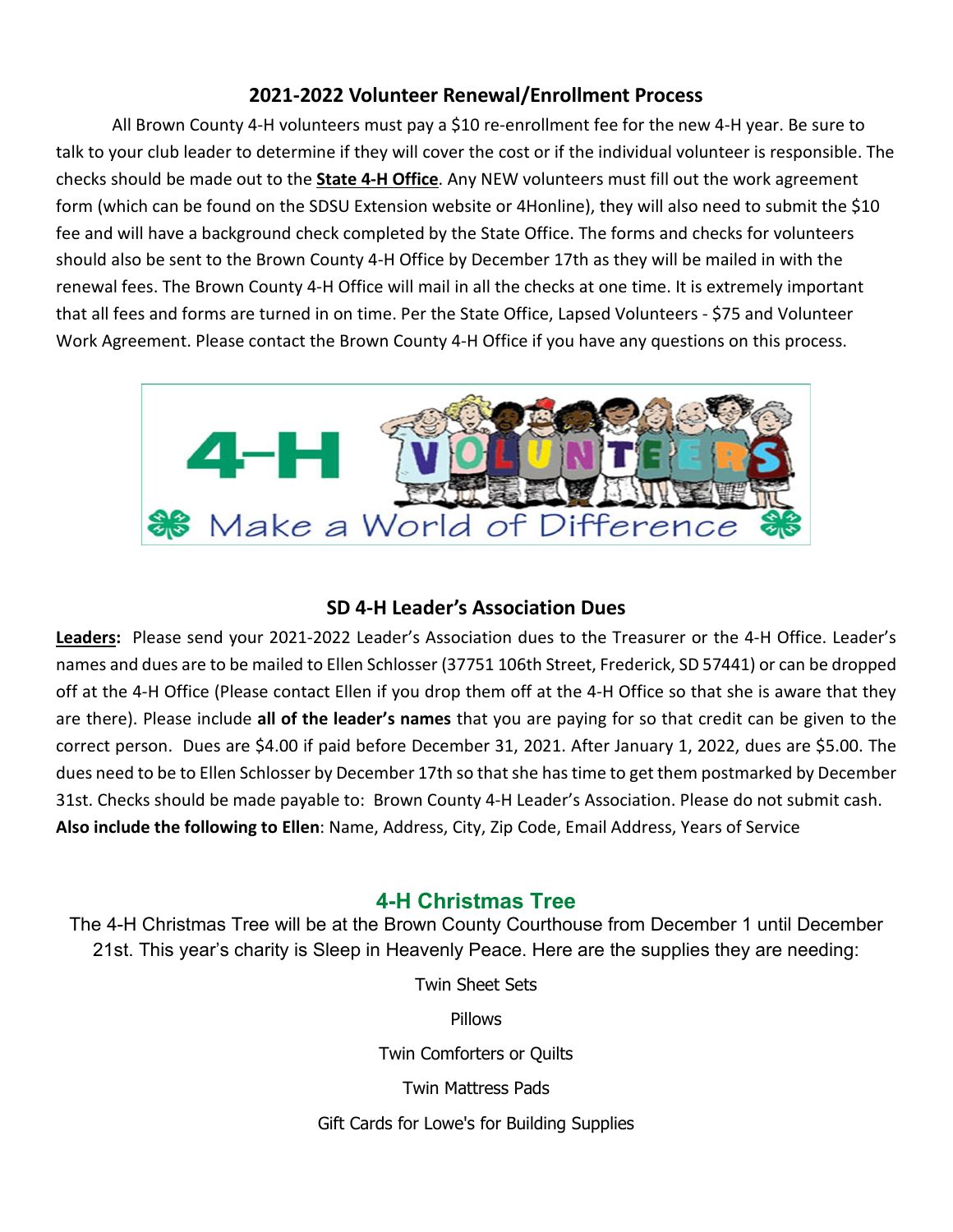

## **YQCA Information—Mandatory Training Required**

YQCA certification is being accepted by many livestock shows and fairs that require youth quality assurance certification. Youth for the Quality Care of Animals (YQCA) is a national multi-species quality assurance program for youth ages 8 to 21. The program is designed to provide an estimated 60 minutes of education each year. The online program requires the passing of a series of three quizzes to earn certification. An inperson YQCA workshop requires complete attendance. YQCA is the result of a collaborative effort between states that have previously offered multi-species youth livestock quality assurance programs, the National Pork Board's Youth PQA Plus program and representatives from other national livestock groups. YQCA is available as an online or face to face program for youth everywhere in the United States. YQCA in-person workshops may be available to youth where state 4-H or FFA offices or state/national livestock organizations have partnered to have qualified trainers offer in-person workshops. Brown County's face to face training dates are tentatively scheduled for the following (please note these dates could change so be sure to pay attention to future Newshounds and the Brown County 4-H Facebook page:

- Future YQCA dates and locations will be announced –

#### **The Hoof Beat**

#### Horse Project Update!

As we start a new 4H year, it's also when the horse project does their biggest fundraiser…. FUDGE. This fundraiser helps to provide prizes for the Brown County horse show. Fudge sales are now until November 24th. All forms and money must be turned in at that time. Fudge will be ready for pick up the week of December 13th and we will send out a notice when we get more specific details on delivery. If you chose to accept checks, please have the checks made out to you and just 1 check per family turned in with the order. Cash is also fine. If there is a parent or a senior member who can help with the order, please reach out to me (corriedotsprinkel@gmail.com)

Looking to get involved? We will be holding our planning meeting in January to organize horse safety and the county show. We will be discussing a horse camp and practice options as well. If you would like to be involved, please reach out so we can include you. Eric Kobernusz will be our judge for the 2022 county show. Look for a date to come out soon. Tentatively planning for the week of June 20th.

We would love to see more kids get involved with the horse project! If you are looking for more information, please let us know.